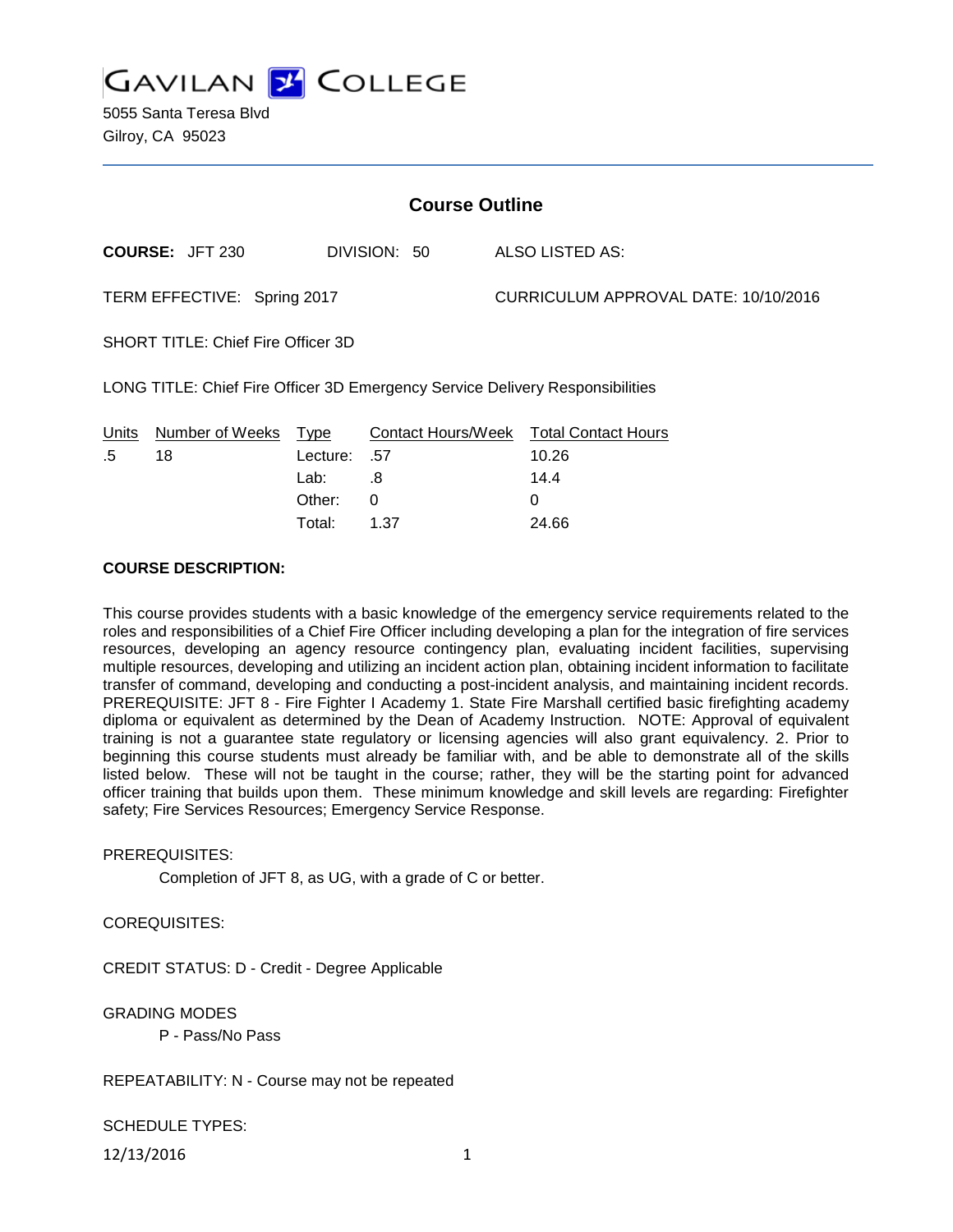- 02 Lecture and/or discussion
- 03 Lecture/Laboratory
- 04 Laboratory/Studio/Activity

# **STUDENT LEARNING OUTCOMES:**

1. Identify different levels in the Executive Chief Officer certification track, the courses and requirements for Chief Fire Officer certification, and be able to describe the certification task book and testing process.

Measure of assessment: Written Exam

Year assessed, or planned year of assessment: Fall 017

2. be able to develop a plan for integrating fire services resources in the community's emergency management plan, ensuring that the role of the fire service complies with local, state/provincial, and national requirements.

Measure of assessment: Written Assignment, Exam

Year assessed, or planned year of assessment: Fall 2017

3. Develop a plan for the agency to ensure the mission of the organization is performed in times of extraordinary need.

Measure of assessment: Written Exercise

# **CONTENT, STUDENT PERFORMANCE OBJECTIVES, OUT-OF-CLASS ASSIGNMENTS**

Curriculum Approval Date: 10/10/2016

Lecture Content

Unit 1: Introduction

Topic 1-1: Orientation and Administration

- 1. Facility requirements
- 2. Classroom requirements
- 3. Course syllabus
- Topic 1-2: Executive Chief Officer Certification Process
- 1. Different levels of certification in the Executive Chief Officer certification track
- 2. Courses required for Chief Fire Officer
- 3. Requirements for Chief Fire Officer
- 4. The certification task book process
- 5. The certification testing process

Unit 2: Emergency Service Resources

Topic 2-1

- 1. The role of the fire service within the integrated emergency management system
- 2. Preparedness and emergency management planning activities
- 3. The roles and responsibilities of the emergency operations centers (EOCs)
- 4. Roles of local, state/provincial, and national emergency management agencies
- 5. Emergency management plan
- 6. Communicating an integrated emergency management plan orally and in writing
- 7. Familiarity with emergency management inter-agency planning and coordination process

Topic 2-2: Developing an Agency Resource Contingency Plan

- 1. Needs assessment and planning process
- 2. Resource needs assessment
- 3. Availability and capability of external resources
- 4. Utilizing external resources

Lab Content:

Unit 3: Emergency Service Response

12/13/2016 2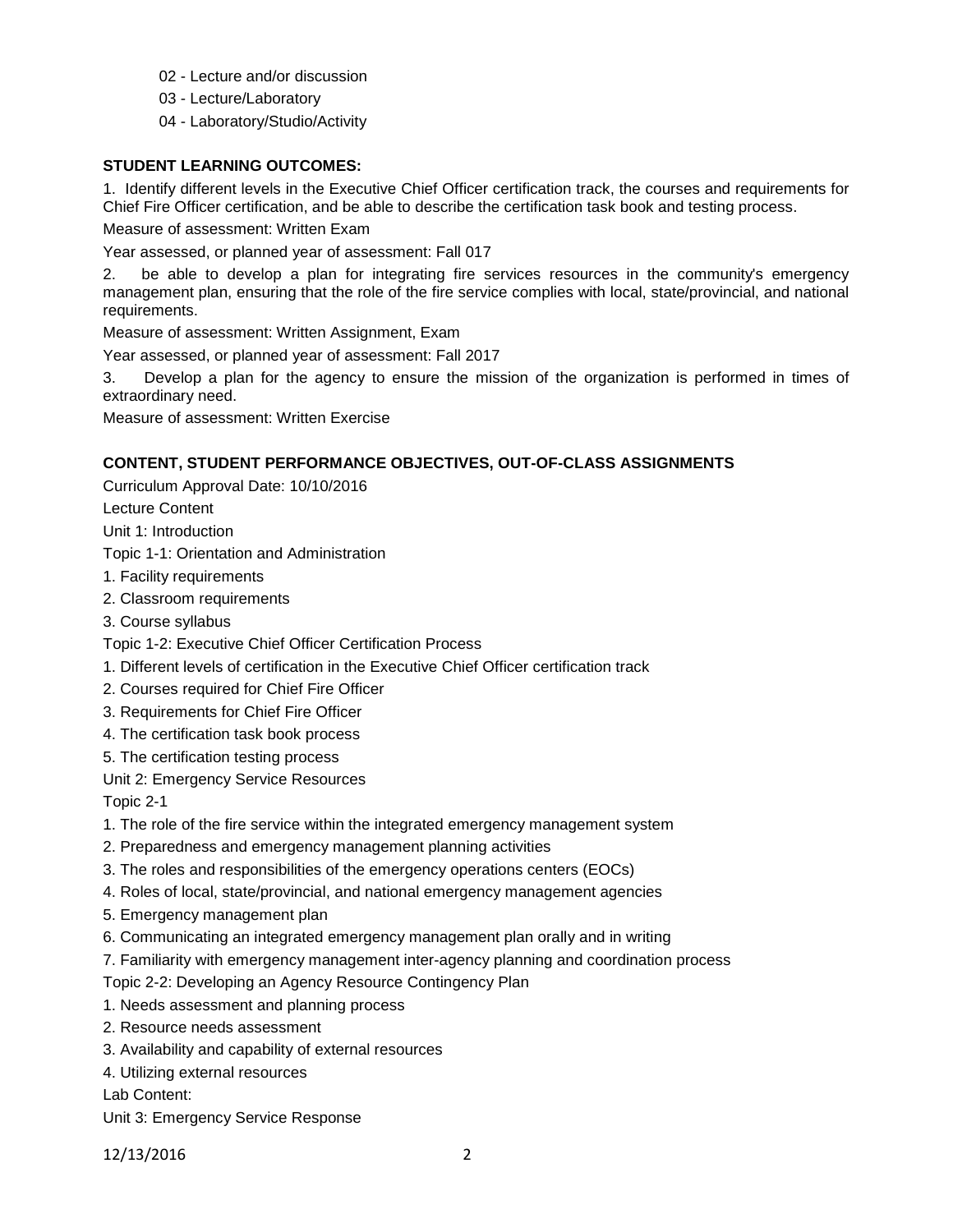Topic 3-1: Evaluating Incident Facilities

1. Factors affecting the need for appropriate incident facilities

2. Incident facilities

- Topic 3-2: Supervising Multiple Resources
- 1. Agency policies and procedures covering the movement of multiple resources
- 2. The readiness of assigned resources prior to deployment
- Topic 3-3: Developing and Utilizing an Incident Action Plan
- 1. Applicable policies, procedures, and standards
- 2. Values at risk
- 3. Agency mitigation priorities based on personnel safety and values at risk
- 4. Resources, capabilities, roles, responsibilities, and authority of support agencies
- 5. Incident priorities and objectives
- 6. Strategies and tactics
- 7. Authority in accordance with established incident action plan
- 8. Communicating the incident action plan orally and in writing
- 9. Determine plan effectiveness
- Topic 3-4: Obtaining Incident Information to Facilitate Transfer of Command

1. AHJ policies and procedures for transfer of command

- Topic 3-5: Developing and Conducting a Post-Incident Analysis
- 1. The elements of a multi-agency post-incident analysis
- 2. The incident action plan objectives and process
- 3. Identifying critical issues
- 5. Evaluate skills and performance of assigned personnel to identify training needs

# **OUT OF CLASS ASSIGNMENTS:**

16 HOURS Reading: Chief Officer: Principles and Practice **METHODS OF INSTRUCTION:** Lecture Lab Skills Demonstration

Class Exercise Audio/Visual Aid

# **METHODS OF EVALUATION:**

Writing assignments Percent of total grade: 40.00 % Evaluation of written analysis for content, form and application of emergency management plan. Other methods of evaluation Percent of total grade: 30.00 % Evaluation of participation in and contributions to group projects. Objective examinations Percent of total grade: 30.00 % Evaluation of final examination and occasional tests for content and knowledge of the subject matter.

# **REPRESENTATIVE TEXTBOOKS:**

12/13/2016 3